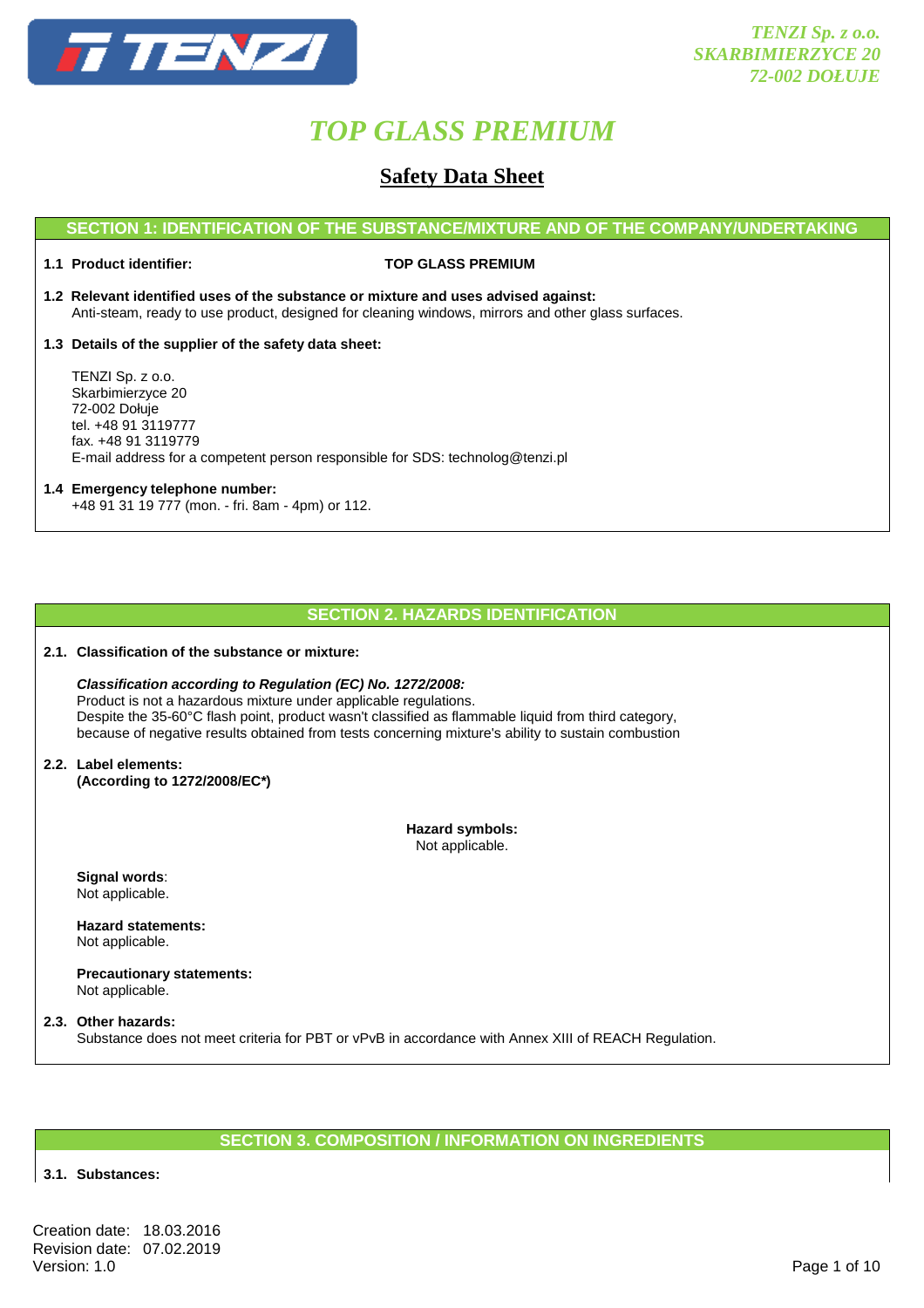

### **Safety Data Sheet**

Not applicable.

#### **3.2. Mixtures:**

 **Composition (according to: 648/2004/EC):** 

- < 5% anionic surfactants

- alcohols

- aroma composition

- auxiliary substances are not classified as dangerous

| <b>Identification</b>                                                                                        |                                                                  | <b>Hazardous ingredient/classification</b>                  | Concentration |
|--------------------------------------------------------------------------------------------------------------|------------------------------------------------------------------|-------------------------------------------------------------|---------------|
| CAS:<br>WE:                                                                                                  | 64-17-5<br>200-578-6                                             | <b>Ethanol</b>                                              |               |
| Index:<br>Registration:                                                                                      | 603-002-00-5<br>01-2119529230-52-XXXX                            | Flam Liq. 2 H225                                            | < 15%         |
| CAS:<br>68891-38-3<br>WE:<br>500-234-8<br>Index:<br>Not applicable<br>Registration:<br>01-2119488639-16-XXXX | Fatty alcohols C12-14, ethoxylates, alkyl sulfates, sodium salts |                                                             |               |
|                                                                                                              |                                                                  | Skin Irrit. 2 H315, Eye Dam 1 H318, Aquatic Chronic 3. H412 | $< 0.5\%$     |

The full texts of H symbols and phrases are in section 16.

#### **SECTION 4. FIRST AID MEASURES**

#### **4.1. Description of first aid measures:**

#### **Inhalation**:

In case of inhalation poisoning symptoms (cough, dyspnea, dizziness) move the injured to fresh air. Make sure to keep him warm and calm. Get medical attention.

#### **Skin contact:**

If product comes in contact with the skin, immediately remove all contaminated clothing and flush exposed area with large amounts of water. In case of skin changes, get medical attention.

#### **Eye contact:**

Flush eyes with running water (at least 15 minutes) while keeping eyelids open. Get medical attention.

#### **Ingestion:**

DO NOT induce vomiting. Give lots of water to drink. DO NOT give any neutralizing agents. Immediately contact a doctor and show this MSDS or label.

#### **4.2. Most important symptoms and effects, both acute and delayed:**

#### **Inhalation**:

Doesn't cause irritation of the upper respiratory tract.

#### **Skin:**

May cause skin irritation to allergic people.

 **Eyes**:

May be irritant to eyes.

 **Ingestion**: May cause irritation of the mucous membranes.

Creation date: 18.03.2016 Revision date: 07.02.2019<br>Version: 1.0 Version: 1.0 Page 2 of 10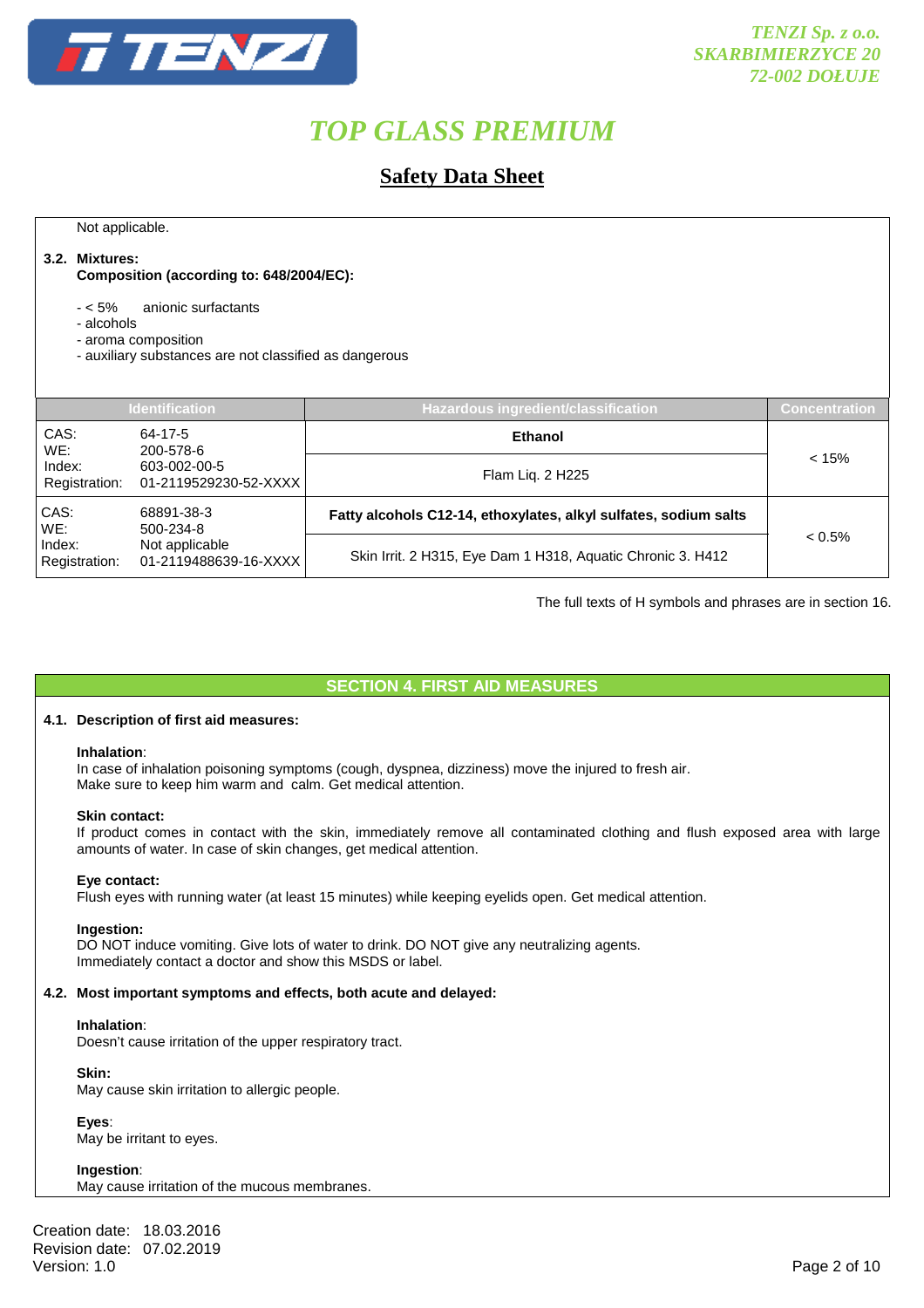

### **Safety Data Sheet**

#### **4.3. Indication of any immediate medical attention and special treatment needed:**

 Get medical attention. Fresh water and eye-wash preparations must be available on the worksite.

#### **SECTION 5. FIREFIGHTING MEASURES**

#### **5.1. Extinguishing media:**

#### **Suitable extinguishing media:**

Use extinguishing measures that are appropriate to local circumstances and surrounding environment.

#### **Unsuitable extinguishing media:**

There are not any known extinguishing media that you shouldn't use.

#### **5.2. Special hazards arising from the substance or mixture:**

Product is flammable.

#### **5.3. Advice for firefighters:**

 Firefighters should wear self-contained breathing apparatus and full protective clothing. In case of fire, warn the people nearby and evacuate unprotected and untrained personnel from hazard area. Notify relevant emergency services. If possible, remove the containers away from the influence of fire and high temperature. Water may be used to keep fire-exposed containers cool until fire is out. The after burning residues should be removed

#### **SECTION 6. ACCIDENTAL RELEASE MEASURES**

#### **6.1. Personal precautions, protective equipment and emergency procedures:**

#### **For non-emergency personnel:**

Protective chemical resistant gloves (0.11 mm thick), safety glasses.

#### **For emergency responders:**

Protective clothes, protective chemical resistant gloves (0.11 mm thick), safety glasses.

#### **6.2. Environmental precautions:**

No data available.

#### **6.3. Methods and material for containment and cleaning up:**

 In case of unexpected release of the substance into the environment, inform appropriate services about the emergency and remove any source of ignition. Prevent spills from entering sewers, surface water or groundwater. If it is possible, confine and contain the spill by closing the flow of the liquid, plug the damaged container and put it into leakproof wrapping. For a larger spill, make a dike around the outside edges of the spill and use absorbent materials (sand, sawdust, minced limestone). Store clean-up materials for disposal as hazardous waste. Decontaminate polluted area with water.

#### **6.4. Reference to other sections:**

See section 8 and 13.

Creation date: 18.03.2016 Revision date: 07.02.2019<br>Version: 1.0 Version: 1.0 Page 3 of 10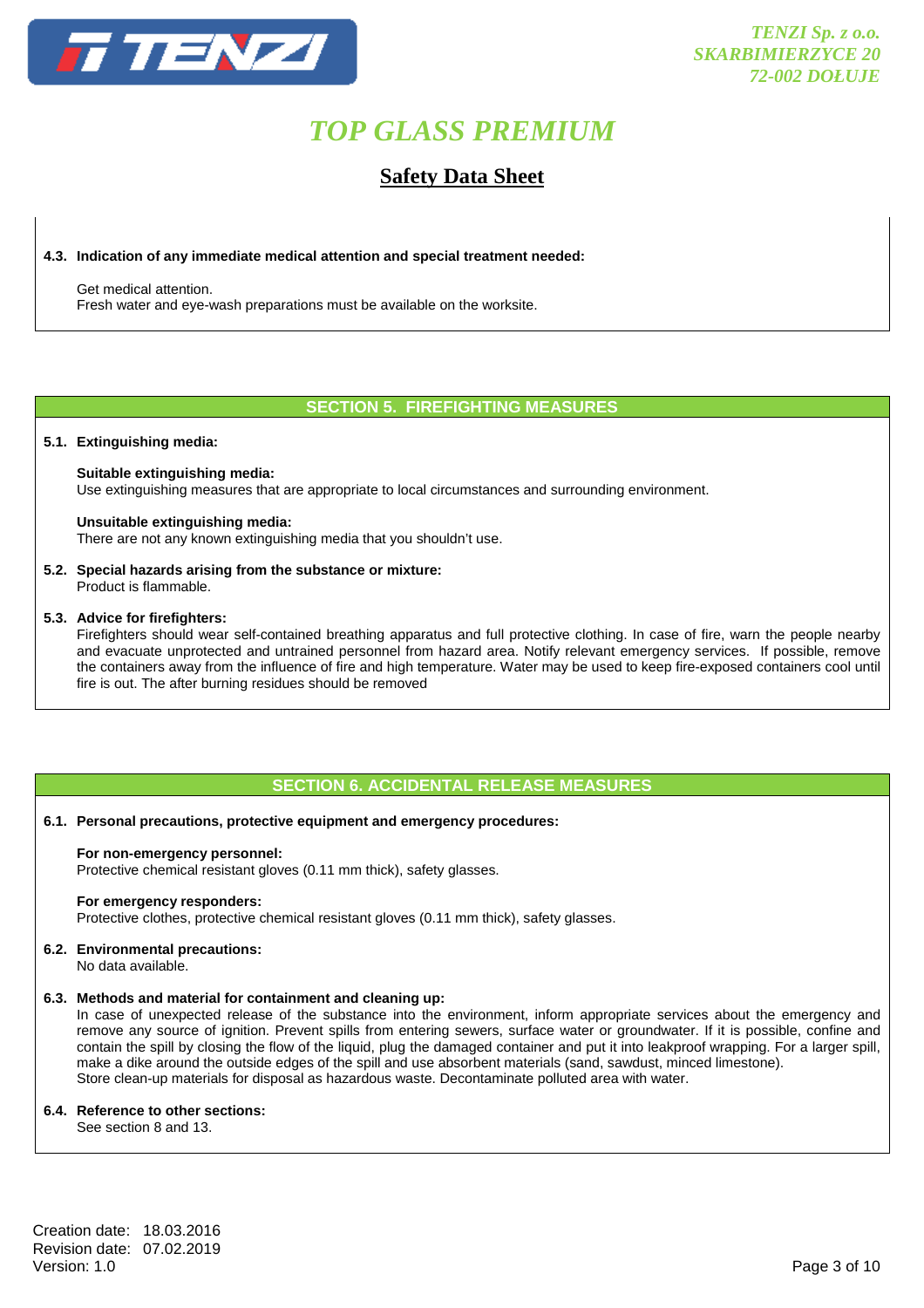

### **Safety Data Sheet**

#### **SECTION 7. HANDLING AND STORAGE**

#### **7.1. Precautions for safe handling:**

 Be careful when working with this product. Use personal protection recommended in section 8 Mix only with water. DO NOT mix with any other chemical substances. People with skin allergy or respiratory system problems should not have contact with this product. Avoid risk – read this instruction sheet carefully before using the product. After usage, keep container tightly closed and keep it away from unauthorized people. Use only adequate ventilation to avoid inhalation poisoning.

#### **7.2. Conditions for safe storage, including any incompatibilities:**

 Store in a tightly closed, original plastic container. Store this product in a dry environment that will be maintained at 5°C - 35°C temperature with a good ventilation system and an easy washable, nonabsorbable alkaline resistant floor. DO NOT expose the product to sunlight and keep away from heat, sparks, flame and source of ignition.

### **7.3. Specific end use(s):**

No data available.

#### **SECTION 8. EXPOSURE CONTROLS/ PERSONAL PROTECTION**

#### **8.1. Control parameters:**

Please check any national occupational exposure limit values in your country.

**NDS/NDSCh/NDSP values for individual chemical substances (according to SDS or Chemical Safety Report):** 

#### **Ethanol (data for highly concentrated substance):**

**NDS:** 1900mg/m<sup>3</sup> **NDSCh:** not identified.<br>**NDSP:** not identified. **NDSP:** not identified.

**Fatty alcohols C12-14, ethoxylates, alkyl sulfates, sodium salts (data for highly concentrated substance): NDS, NDSCh, NDSP:** not identified.

#### **DNEL /PNEC values for individual chemical substances (according to SDS or Chemical Safety Report):**

#### **Ethanol (data for highly concentrated substance):**

#### **DNEL:**

Group: workers, Exposure time: long-term, Exposure route: dermal, Value: 343 mg/kg<br>Group: workers, Exposure time: long-term, Exposure route: inhalation, Value: 950 mg/m<sup>3</sup> Group: workers, Exposure time: long-term, Exposure route: inhalation, Value: 950 mg/m<sup>3</sup><br>Group: consumers, Exposure time: long-term, Exposure route: dermal, Value: 206 mg/kg Group: consumers, Exposure time: long-term, Exposure route: dermal, Group: consumers, Exposure time: long-term, Exposure route: inhalation, Value: 114 mg/m<sup>3</sup> Group: consumers, Exposure time: long-term, Exposure route: ingestion, Value: 87 mg/kg

#### **PNEC:**

| Aqua (fresh water):     | $0.96$ mg/l  |
|-------------------------|--------------|
| Aqua (marine water):    | $0.79$ mg/l  |
| Sediment (fresh water): | $3.60$ mg/kg |
| Soil:                   | $0.63$ mg/kg |

Creation date: 18.03.2016 Revision date: 07.02.2019<br>Version: 1.0 Version: 1.0 Page 4 of 10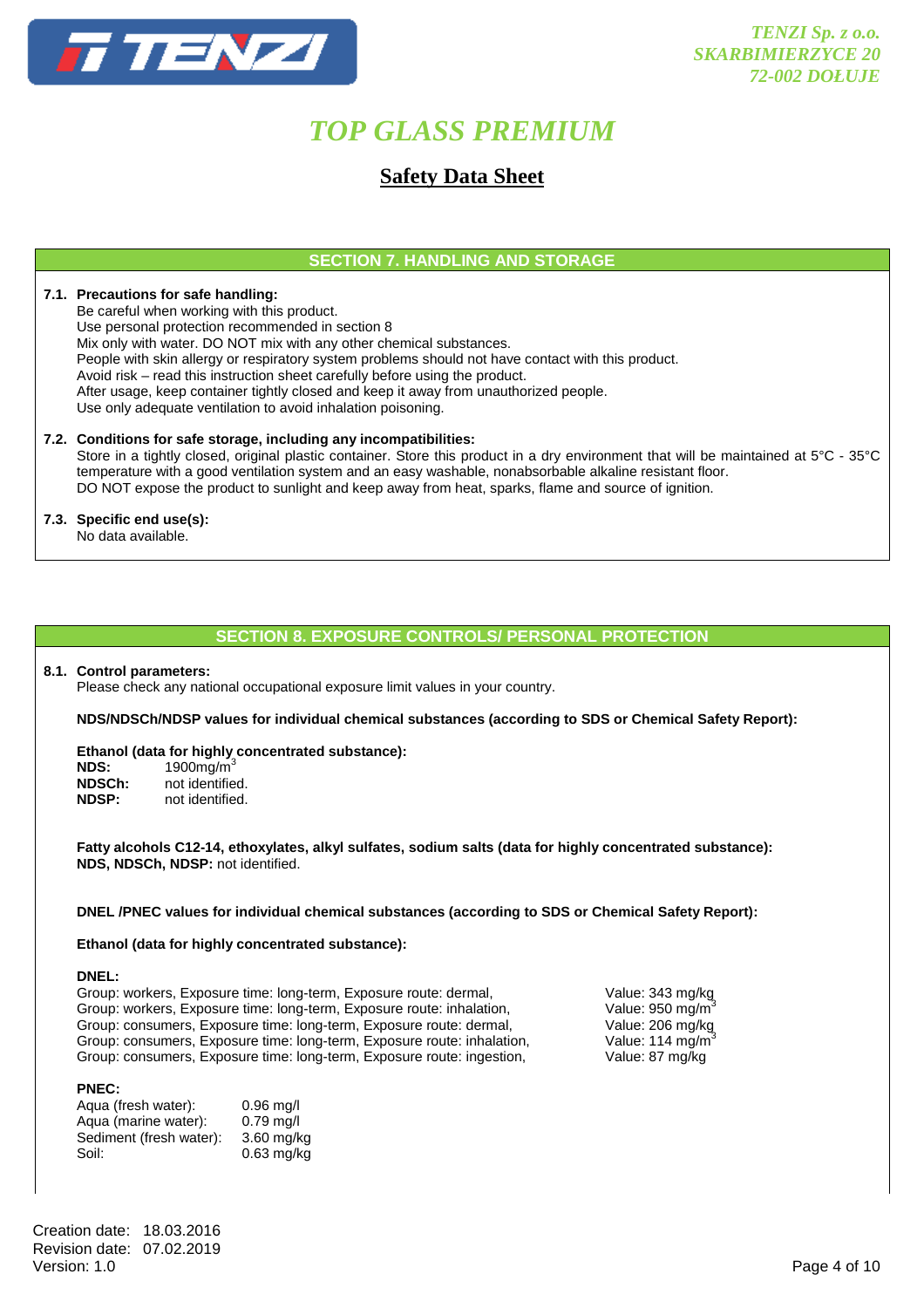

**Safety Data Sheet** 

#### **Fatty alcohols C12-14, ethoxylates, alkyl sulfates, sodium salts (data for highly concentrated substance):**

#### **DNEL:**

Group: workers, Exposure time: long-term, Exposure route: dermal, Type of effect: systemic effect, Value: 170 mg/kg Group: workers, Exposure time: long-term, Exposure route: inhalation, Type of effect: systemic effect, Value: 12 mg/m<sup>3</sup><br>Group: workers, Exposure time: long-term, Exposure route: inhalation, Type of effect: local effect, V Group: workers, Exposure time: long-term, Exposure route: inhalation, Type of effect: local effect, Value: 12 mg/m<sup>3</sup><br>Group: consumers, Exposure time: long-term, Exposure route: dermal, Type of effect: systemic effect, Val Group: consumers, Exposure time: long-term, Exposure route: dermal, Type of effect: systemic effect, Value: 85 mg/kg<br>Group: consumers, Exposure time: long-term, Exposure route: inhalation, Type of effect: systemic effect, Group: consumers, Exposure time: long-term, Exposure route: inhalation, Type of effect: systemic effect, Value: 3 mg/m<sup>3</sup> Group: consumers, Exposure time: long-term, Exposure route: inhalation, Type of effect: local effect, Value: 3 mg/m<sup>3</sup> Group: consumers, Exposure time: long-term, Exposure route: ingestion, Type of effect: systemic effect, Value: 0.85 mg/kg

#### **PNEC:**

| Aqua (fresh water):     |                          | $0.287$ mg/l  |
|-------------------------|--------------------------|---------------|
| Aqua (marine water):    |                          | 0.0287 mg/l   |
| Sediment (fresh water): |                          | 0.287 mg/kg   |
|                         | Sediment (marine water): | $0.287$ mg/kg |
| Intermittent release:   |                          | 0.0167 mg/l   |
|                         | Sewage treatment plant:  | $3.43$ mg/l   |
| Soil:                   |                          | 35 mg/kg      |
|                         |                          |               |

**NOTE:** When the concentration of substance is known, personal protective equipment should be chosen based on substance concentration in a workplace, exposure time and operations performed by the employee. In emergency situations, if substance concentration in the workplace is unknown, personal protection of highest class level should be used.

#### **8.2. Exposure controls:**

 **RESPIRATORY PROTECTION:**  Not needed.

 **HAND PROTECTION:**  Not needed.

 **EYE/FACE PROTECTION:**  Not needed.

 **SKIN PROTECTION:**  Not needed.

#### **SECTION 9: PHYSICAL AND CHEMICAL PROPERTIES**

#### **9.1. Information on basic physical and chemical properties:**

| Appearance:              | Blue coloured liquid                                    |
|--------------------------|---------------------------------------------------------|
| Odour:                   | Characteristic for aroma composition used in production |
| Odour threshold:         | No data available                                       |
| pH:                      | $9 + 1$                                                 |
| <b>Melting point:</b>    | No data available                                       |
| Freezing point:          | No data available                                       |
| Initial boiling point:   | No data available                                       |
| <b>Boiling range:</b>    | No data available                                       |
| Flash point:             | 48°C (based on the similar product)                     |
| <b>Evaporation rate:</b> | No data available                                       |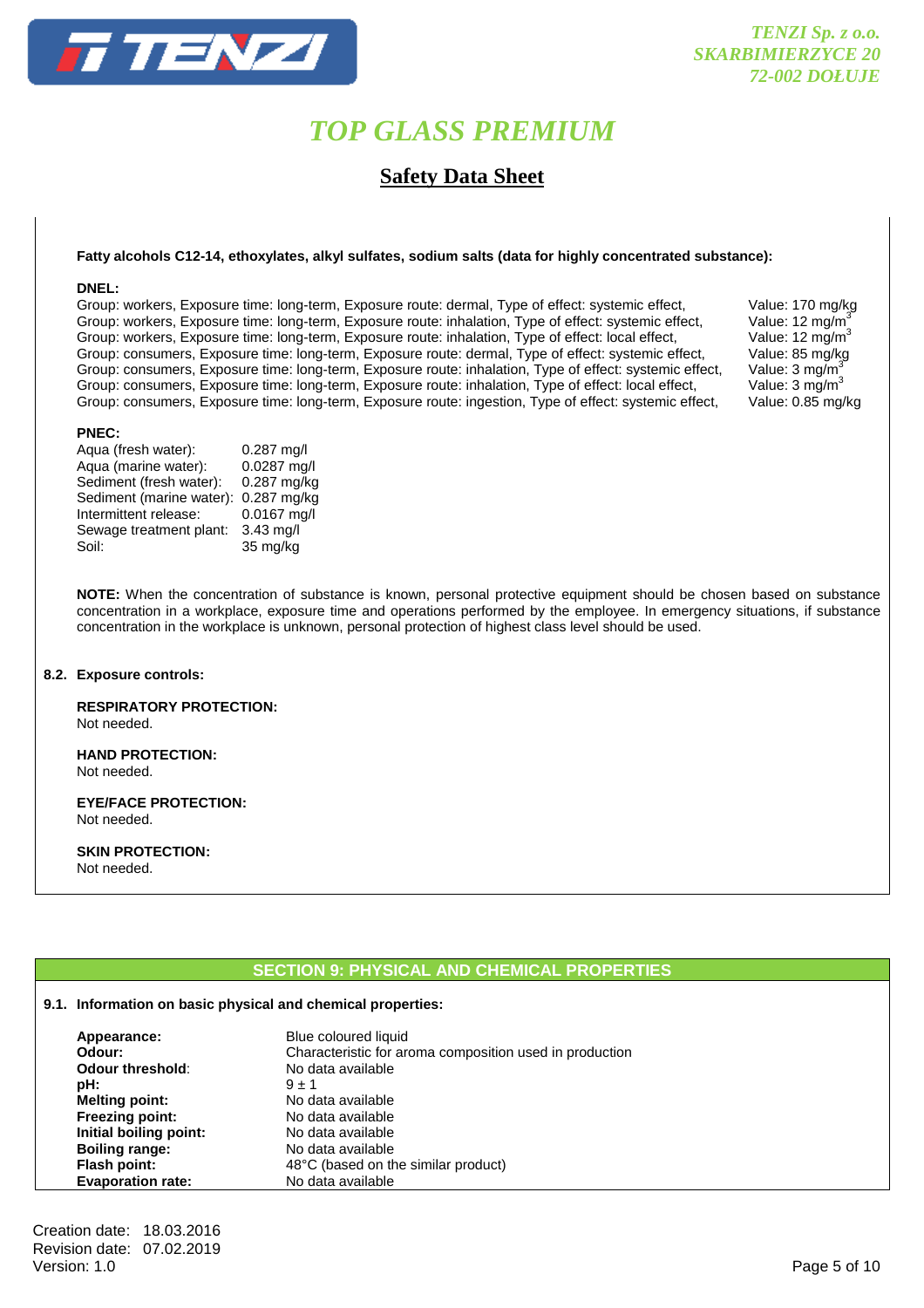

### **Safety Data Sheet**

| Flammability (solid, gas):            | No data available                   |
|---------------------------------------|-------------------------------------|
| <b>Upper flammability limit:</b>      | No data available                   |
| Lower flammability limit:             | No data available                   |
| <b>Upper explosive limit:</b>         | No data available                   |
| Lower explosive limit:                | No data available                   |
| Vapour pressure:                      | No data available                   |
| Vapour density:                       | No data available                   |
| <b>Relative density:</b>              | $0.980 \pm 0.020$ g/cm <sup>3</sup> |
|                                       |                                     |
| Solubility:                           |                                     |
| A) Water:                             | soluble                             |
| <b>B) Organic solvent:</b>            | No data available                   |
|                                       |                                     |
| <b>Partition coefficient N-Octan:</b> | No data available                   |
| <b>Partition coefficient Water:</b>   | No data available                   |
| Auto-ignition temperature:            | No data available                   |
| <b>Decomposition temperature:</b>     | No data available                   |
| <b>Viscosity:</b>                     | No data available                   |
| <b>Explosive properties:</b>          | No data available                   |
| <b>Oxidising properties:</b>          | No data available                   |
|                                       |                                     |

#### **9.2. Other information: Refractive index:** 10% Brix<sup>\*</sup> ± 5%

\* - Degrees Brix is the content of an aqueous solution. One degree Brix is 1 gram of sucrose in 100 grams of solution and represents the strength of the solution as percentage by weight (%w/w).

Does not have the ability to sustain burning.

#### **SECTION 10. STABILITY AND REACTIVITY**

#### **10.1 Reactivity:**

No data available.

**10.2 Chemical stability:**

Stable under recommended storage conditions (see section 7).

**10.3 Possibility of hazardous reactions:** No data available.

#### **10.4 Conditions to avoid:**

Avoid heavily warmed rooms without ventilation and long-term exposure to sunlight.

#### **10.5 Incompatible materials:**

No data available.

### **10.6 Hazardous decomposition products:**

No data available.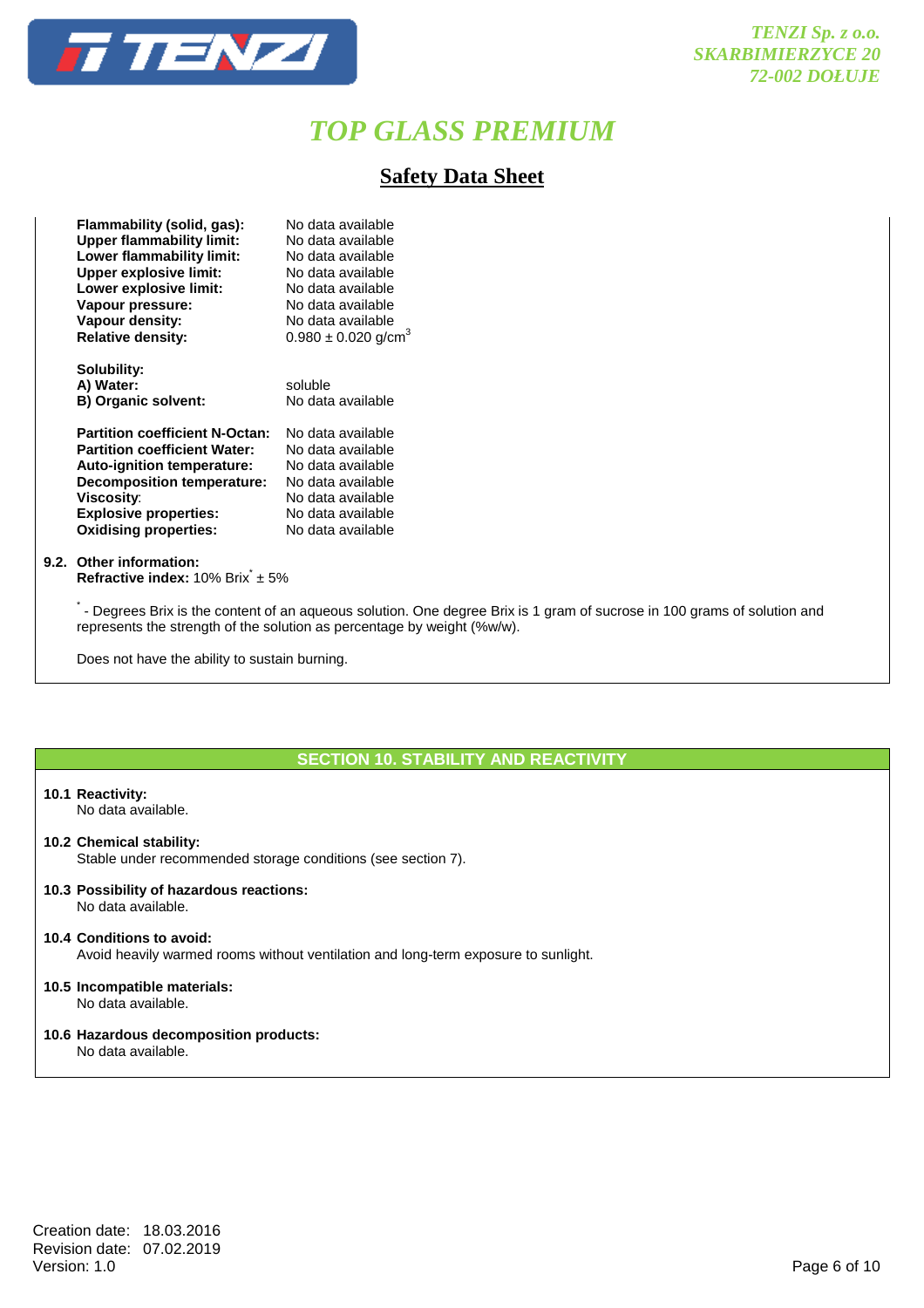

### **Safety Data Sheet**

**SECTION 11. TOXICOLOGICAL INFORMATION** 

**11.1 Information on toxicological effects:** 

 **ACUTE TOXICITY: Inhalation:** doesn't cause irritation of the upper respiratory tract. **Skin contact:** may cause skin irritation to allergic people. **Eye contact:** may cause eye irritation.  **Digestive system:** may cause irritation of the mucous membranes.

#### **DETAILS OF PARTICULAR COMPONENTS (according to substance's SDS):**

#### **Ethanol (data for highly concentrated substance):**

**LD50:** 6200 mg/kg **LC50:** 95.6 mg/l/4h

#### **Fatty alcohols C12-14, ethoxylates, alkyl sulfates, sodium salts (data for highly concentrated substance):**

**LD50:** 1470 mg/kg (rat, orally)<br> **LD50:** 2000 mg/kg (rat, derma

 $(rat, dermal)$ 

 Slightly irritates skin. Corrosive to eyes.

#### **SECTION 12. ECOLOGICAL INFORMATION**

#### **12.1. Toxicity:**

**Data for the mixture ingredients:** 

#### **Ethanol (data for highly concentrated substance):**

| <b>LC50:</b> | 8140 mg/l/48h       | (fish)    |
|--------------|---------------------|-----------|
| <b>EC50:</b> | 9268-14221 mg/l/48h | (daphnia) |
| <b>EC50:</b> | 5000 mg/l/7days     | (algae)   |

 **Fatty alcohols C12-14, ethoxylates, alkyl sulfates, sodium salts (data for highly concentrated substance):** 

| EC50:        | 1-10 mg/l/96h | (fish)    |
|--------------|---------------|-----------|
| <b>EC50:</b> | 1-10 mg/l/48h | (daphnia) |
| <b>EC50:</b> | 1-10 mg/l     | (algae)   |

#### **12.2. Persistence and degradability:**

 The surfactants contained within the product comply with the biodegradability criteria as laid down in Regulation (EC) No 648/2004 on detergents.

#### **Data for the mixture ingredients:**

Creation date: 18.03.2016 Revision date: 07.02.2019<br>Version: 1.0 Version: 1.0 Page 7 of 10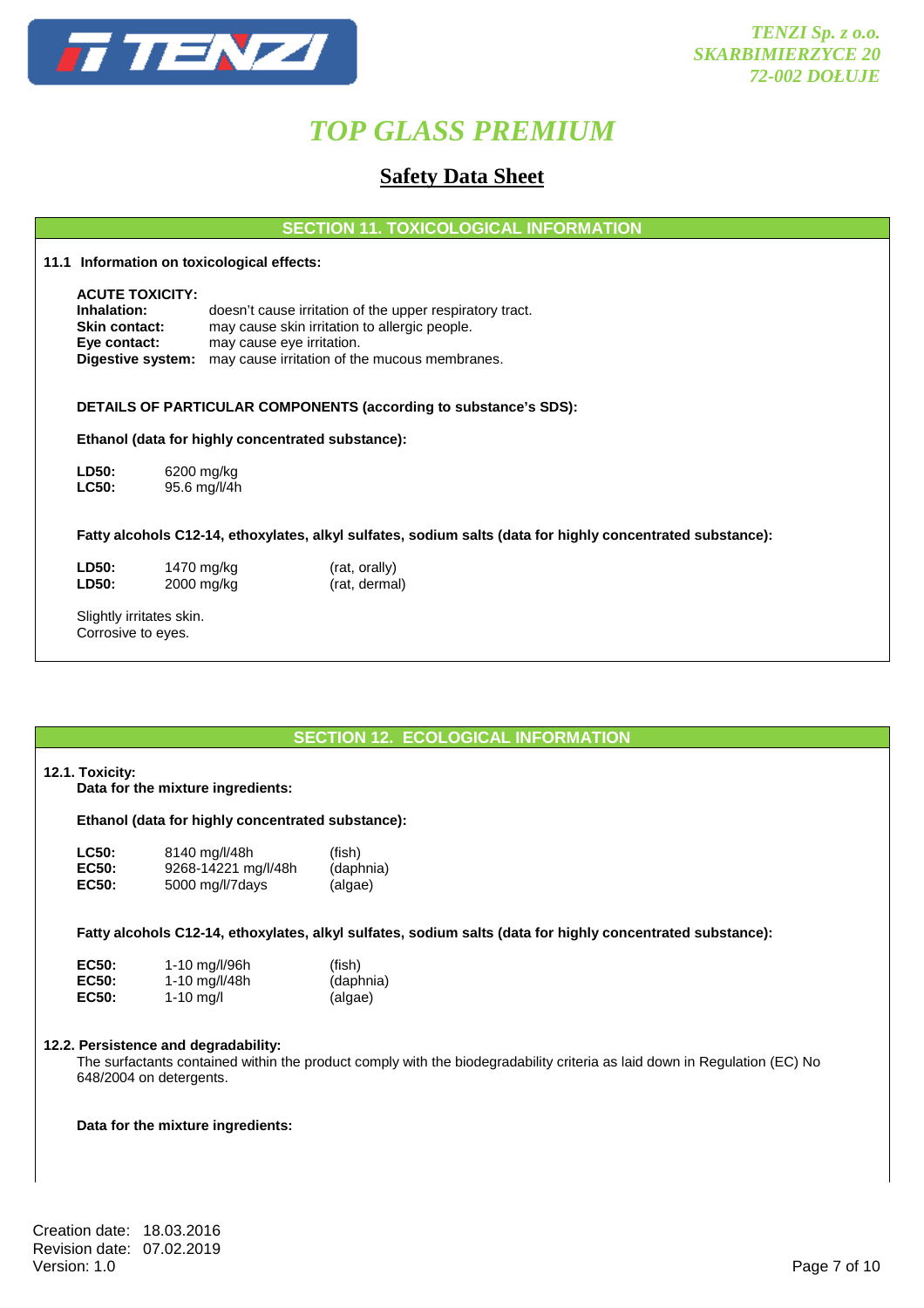

## **Safety Data Sheet**

| <b>Substance</b>                                                    | <b>Method</b>        | Lenath               | / Degraded percentage |
|---------------------------------------------------------------------|----------------------|----------------------|-----------------------|
| Ethanol                                                             | Easily biodegradable | Easily biodegradable | Easily biodegradable  |
| Fatty alcohols C12-14, ethoxylates,<br>alkyl sulfates, sodium salts | <b>OECD 301 B</b>    | 28 days              | > 60%                 |
|                                                                     |                      |                      |                       |

#### **12.3. Bioaccumulative potential:**

 **Ethanol (data for highly concentrated substance): Log Pow:** 0.05

 **Fatty alcohols C12-14, ethoxylates, alkyl sulfates, sodium salts (data for highly concentrated substance):**  Bioaccumulation is incredible.

#### **12.4. Mobility in soil**

The product is water soluble and may sink into groundwater systems.

#### **12.5. Results of PBT and vPvB assessment:**

This substance/mixture does not meet the PBT and vPvB criteria of REACH, annex XIII..

#### **12.6. Other adverse effects:**

No data available.

#### **SECTION 13. DISPOSAL CONSIDERATIONS**

#### **RESIDUES AND WASTES:**

DO NOT mix with other liquid wastes.

 **TRADE NAME: TOP GLASS PREMIUM** 

DO NOT empty into sewage system. Product should be totally used up according to its description.

If it's impossible to do so, dispose of this material and its container at hazardous or special waste collection point.

#### **13.1. Waste treatment methods:**

 Contaminated containers should be completely emptied. Several times rinse the container promptly after emptying. Empty container can be stored in containers for collection of plastic packaging, or can be delivered to specialized company for recycling.

Disposal should be in accordance with the national/international regulations.

### **SECTION 14. TRANSPORT INFORMATION**

| IRADE NAME: IOP GLASS PREMIUM       |                                                                                                   |  |
|-------------------------------------|---------------------------------------------------------------------------------------------------|--|
| <b>14.1. UN Number:</b>             | Not applicable.                                                                                   |  |
| 14.2. UN proper shipping name:      | Not applicable.                                                                                   |  |
| 14.3. Transport hazard class(es):   | Not applicable.                                                                                   |  |
| 14.4. Packing group:                | Not applicable.                                                                                   |  |
| 14.5. Environmental hazards:        | No.                                                                                               |  |
| 14.6. Special precautions for user: | For more details see Sections 6 and 8.                                                            |  |
|                                     | 14.7. Transport in bulk according to Annex II of MARPOL73/78 and the IBC Code: No data available. |  |
|                                     |                                                                                                   |  |
|                                     | <b>WARNING LABELS</b>                                                                             |  |
|                                     | not applicable                                                                                    |  |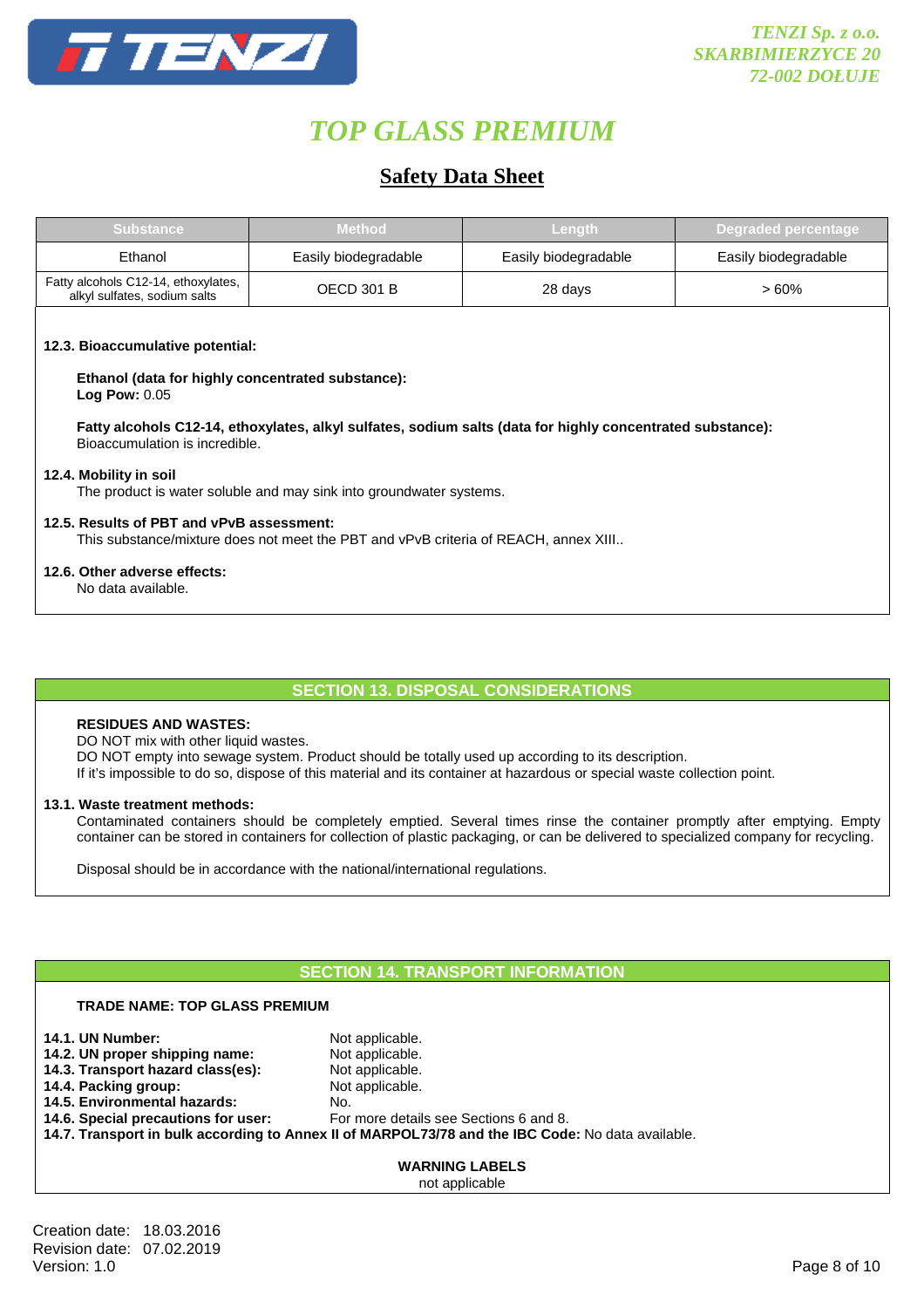

### **Safety Data Sheet**

#### **SECTION 15. REGULATORY INFORMATION**

#### **15.1. Safety, health and environmental regulations/legislation specific for the substance or mixture:**

1) COMMISSION REGULATION (EU) No 453/2010 of 20 May 2010 amending Regulation (EC) No 1907/2006 of the European Parliament and of the Council on the Registration, Evaluation, Authorisation and Restriction of Chemicals (REACH). 2) REGULATION (EC) No 648/2004 OF THE EUROPEAN PARLIAMENT AND OF THE COUNCIL of 31 March 2004 on

detergents.

 3) COMMISSION REGULATION (EC) No 907/2006 of 20 June 2006 amending Regulation (EC) No 648/2004 of the European Parliament and of the Council on detergents, in order to adapt Annexes III and VII thereto.

 4) REGULATION (EC) No 1336/2008 OF THE EUROPEAN PARLIAMENT AND OF THE COUNCIL of 16 December 2008 amending Regulation (EC) No 648/2004 in order to adapt it to Regulation (EC) No 1272/2008 on classification, labelling and packaging of substances and mixtures.

 5) COMMISSION REGULATION (EC) No 551/2009 of 25 June 2009 amending Regulation (EC) No 648/2004 of the European Parliament and of the Council on detergents, in order to adapt Annexes V and VI thereto (surfactant derogation).

 6) REGULATION (EU) No 259/2012 OF THE EUROPEAN PARLIAMENT AND OF THE COUNCIL of 14 March 2012 amending Regulation (EC) No 648/2004 as regards the use of phosphates and other phosphorus compounds in consumer laundry detergents and consumer automatic dishwasher detergents.

 7) REGULATION (EC) No 273/2004 OF THE EUROPEAN PARLIAMENT AND OF THE COUNCIL of 11 February 2004 on drug precursors).

 8) REGULATION (EC) No 1272/2008 OF THE EUROPEAN PARLIAMENT AND OF THE COUNCIL of 16 December 2008 on classification, labelling and packaging of substances and mixtures, amending and repealing Directives 67/548/EEC and 1999/45/EC, and amending Regulation (EC) No 1907/2006.

#### **15.2. Chemical safety assessment**

 **For mixture:** 

A Chemical Safety Assessment has not been carried out.

## **For following mixture substances:**

**Fatty alcohols C12-14, ethoxylates, alkyl sulfates, sodium salts:** A Chemical Safety Assessment has been carried out.

**Ethanol:** A Chemical Safety Assessment has been carried out.

#### **SECTION 16. OTHER INFORMATION**

Information above is based on current knowledge of product in its current form.

 All data are presented in order to take into account safety requirements priority and not to guarantee special properties of the product. If product usage conditions are not under manufacturer control, responsibility for safe use lies with the person that uses them. The employer is obliged to inform all employees, who have contact with the product, about the risk and safety measures specified in the data sheet. Safety data presented above were prepared based on safety characteristics of substances used by the producer to compose the product and based on regulations for handling dangerous substances and their preparation. Classification of chemical mixture was done with calculation methods, based on the content of hazardous ingredients.

#### **The full list of symbols and H phrases from Section 2 and 3:**

| Flam Lig. 2              | - Flammable liquid and vapour, category 2.                           |
|--------------------------|----------------------------------------------------------------------|
| <b>Aquatic Chronic 3</b> | - Hazardous to the aquatic environment - Chronic Hazard, category 3. |
| Eye Dam. 1               | - Serious eye damage, category 1.                                    |
| H <sub>225</sub>         | - Highly flammable liquid and vapour.                                |
| H315                     | - Causes skin irritation.                                            |
| H319                     | - Causes serious eye irritation.                                     |

Creation date: 18.03.2016 Revision date: 07.02.2019<br>Version: 1.0 Version: 1.0 Page 9 of 10